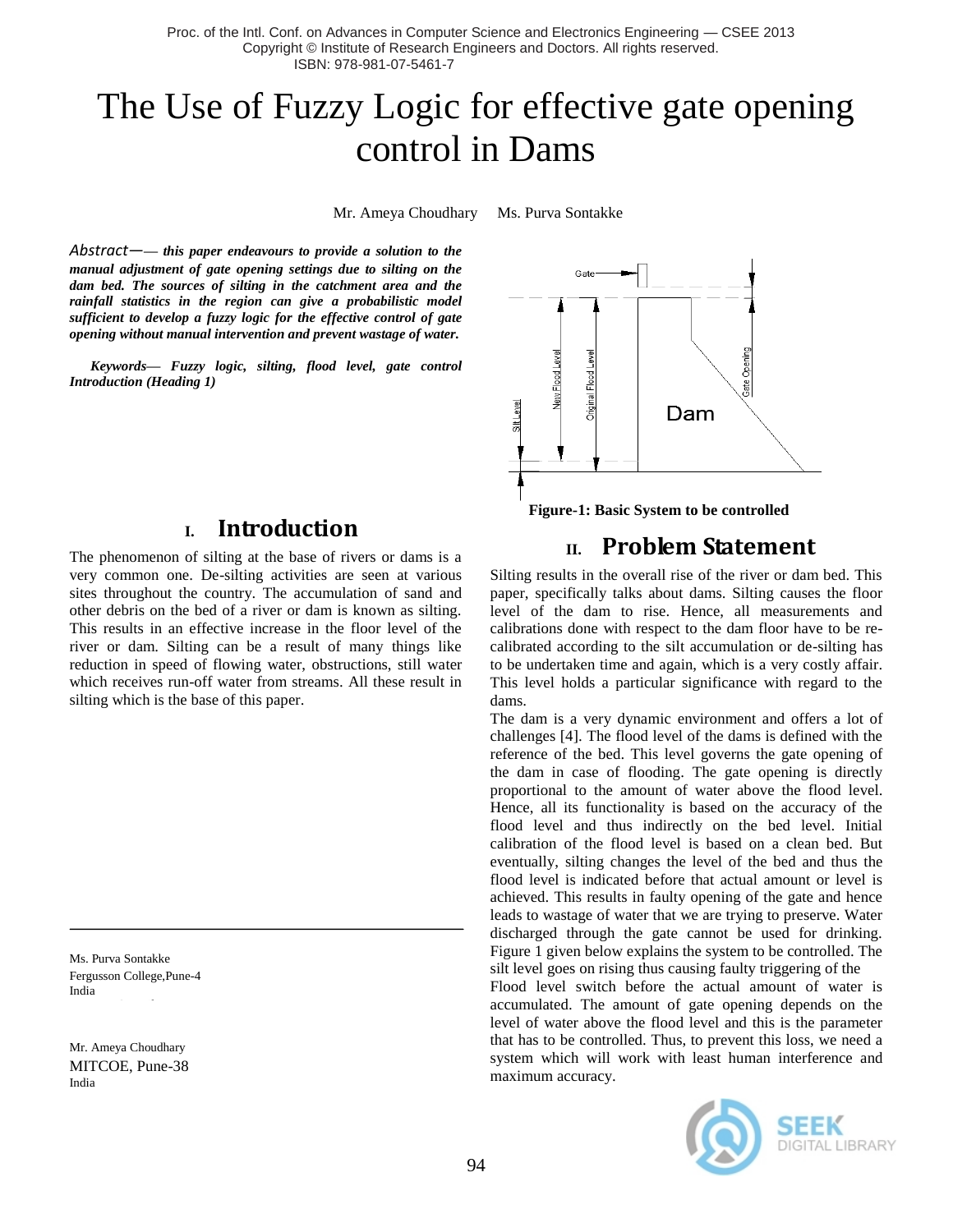Proc. of the Intl. Conf. on Advances in Computer Science and Electronics Engineering — CSEE 2013 Copyright © Institute of Research Engineers and Doctors. All rights reserved. ISBN: 978-981-07-5461-7

# **III. Fuzzy Logic**

Fuzzy logic is a variation of the set theory. Classical Set Theory defines a set as a collection of objects, in which each object has a definite membership to a set. In the Crisp Set Theory [1], an object can have various values of membership between 0 and 1. Classical set theory allows bi-valued output i.e. True or False. Crisp set theory allows multi-valued output [1]. It can be entirely true, partly true, and absolutely false and so on which are valued between 0 and 1. In short, we assign weights to the elements of the set and consider them accordingly. Thus the same input can have a different membership according to the logic implemented. This kind of logic allows us to account for the probabilistic nature of events. It allows us to govern the weight assigned to each parameter that is to be considered. The basic logic for the fuzzy circuit is explained in the figure below (figure 2)

The database will consist of all the statistical data that has been collected. Rule base will govern the processing of that data. A fuzzy logic system contains sets used to categorize input data (fuzzification), decision rules that are applied to each set, and a way of generating an output from the rule results (defuzzification).

# **IV. Solution**

The problem is arising out of silting, thus, there is need to examine the sources of silting in any catchment area. The primary source of silting in any reservoir is the run-off streams that bring water to it. The number of streams in an area can be identified and water samples can be evaluated to get an estimate of the quantity of silt brought in by each stream per litre of water deposited in the reservoir. The amount of flow in that stream is governed by the rainfall in that region. The statistical data for the rainfall in that region will be available with various agencies that track these phenomena. Hence, the silting is a direct result of the amount and flow of water in run-off streams which is in turn dependent on the rainfall in that region for that time. Hence, there are a few assumptions that go into this thought process. These can be eliminated subsequently. They are-

- Water is distributed equally in all streams.
- Slope of the ground for all the streams is the same.
- The velocity of water in all streams is equal.
- There are no other sources of silting.
- There are no obstructions in the path of any of the streams.
- No water percolates in the ground as groundwater.
- All the silt deposited remains at the bottom of the dam, none of it flows out with the water let out.



 **Figure-2: Basic flow diagram for Fuzzy logic [1]**

These assumptions leave the probability of the rainfall in that region in any given time period as the sole governing factor for the level rise due to silting and hence deciding the gate opening. The probability element governing the gate opening can be tackled without human intervention using the concept of fuzzy logic. Considering the silting of dam beds, the probability of silting to a certain level is directly proportional to the rainfall. The rainfall can be further categorized into 3 different fuzzy sets namely High, Average and Low. This will give us the flexibility to assign various weights to the rainfall in different regions. The membership will be based on these 3 fuzzy sets depending on the region that we are working in. This makes the system and the logic more generalised. Thus, the probability of the rainfall assigned with proper weights to the silting parameters can offer us a feasible fuzzy logic sufficient to control the gate openings accurately and help to conserve water.

#### *Conclusion*

Fuzzy logic thus offers a feasible way to the recalibration of dam flood levels without human intervention. The elimination of the assumptions with more thorough study will increase the accuracy of the system to a large extent. Careful assignment of membership functions will give a very accurate system to tackle this problem.

New systems and developments like the Simulated Evolutionary Algorithm (SEA) [3,5], various mutation strategies [5] can be used to further enhance the accuracy of the systems and make them more suitable for the dynamic environment that they have to work in.

# *Acknowledgement*

We would like to thank Prof. Sunil Chinchanikar for his timely and able guidance regarding the development of this idea. We would also like to acknowledge the contribution of Mr. Aditya Ghatpande whose explanations of fuzzy circuits